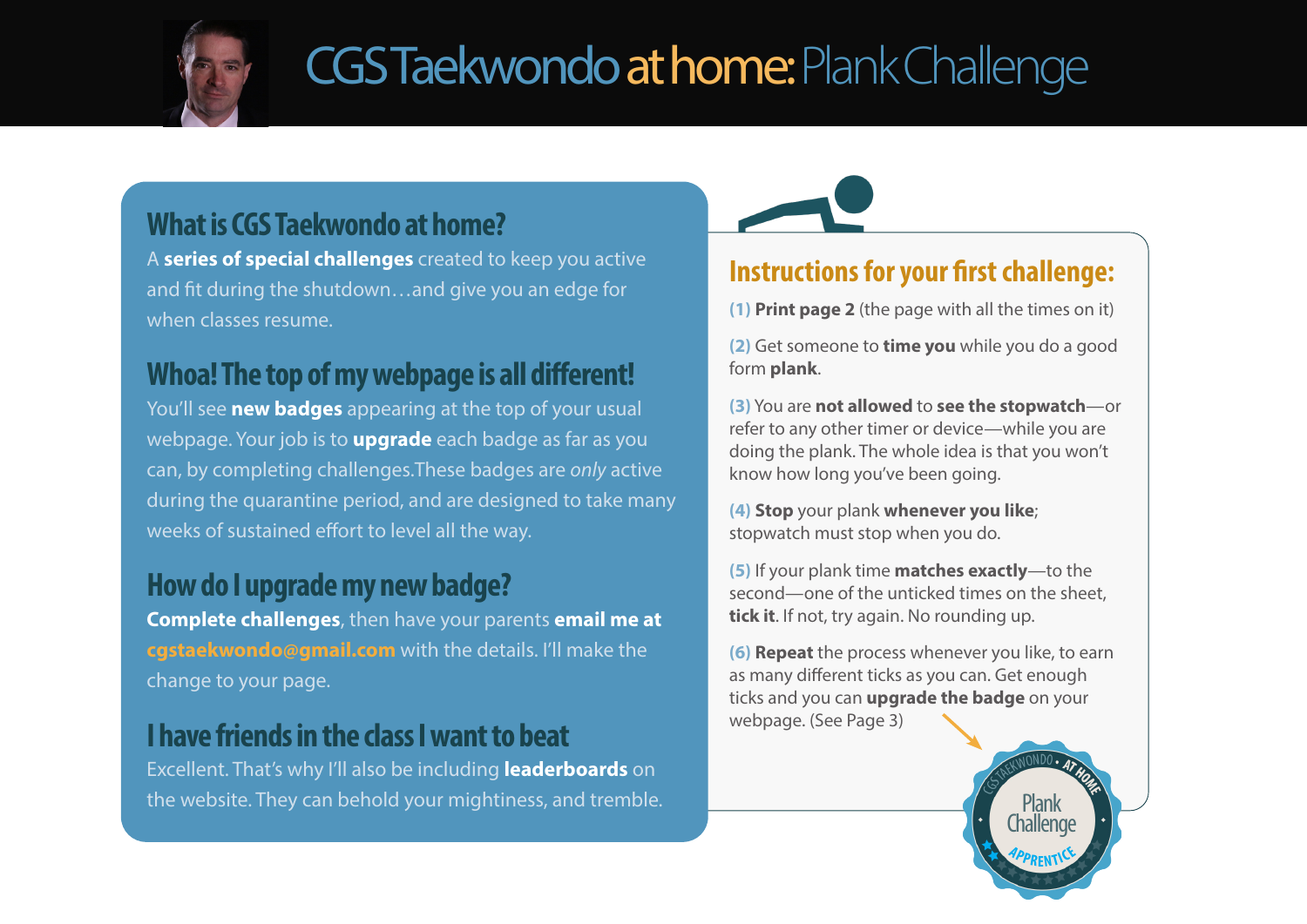| <b>60 seconds or less</b> |                      |                      | 1 minute something  |                        |                        | 2 minutes something   |                       |                       |
|---------------------------|----------------------|----------------------|---------------------|------------------------|------------------------|-----------------------|-----------------------|-----------------------|
| 1-10 Seconds              | 11-20 Seconds        | 21-30 Seconds        | $1:01-1:10$         | $1:11-1:20$            | $1:21-1:30$            | $2:01-2:10$           | $2:11-2:20$           | $2:21-2:30$           |
| $\square$ 01 Second       | $\square$ 11 Seconds | $\square$ 21 Seconds | $\Box$ 1 min 01 sec | $\Box$ 1 min 11 sec    | $\Box$ 1 min 21 sec    | $\square$ 2min 01sec  | $\square$ 2min 11sec  | $\square$ 2min 21sec  |
| $\square$ 02 Seconds      | $\square$ 12 Seconds | $\square$ 22 Seconds | $\Box$ 1 min 02 sec | $\Box$ 1 min 12 sec    | $\Box$ 1 min 22 sec    | $\square$ 2min 02sec  | $\square$ 2min 12sec  | $\square$ 2min 22sec  |
| $\square$ 03 Seconds      | $\square$ 13 Seconds | $\square$ 23 Seconds | $\Box$ 1 min 03 sec | $\Box$ 1 min 13 sec    | $\square$ 1 min 23 sec | $\square$ 2min 03 sec | $\square$ 2min 13 sec | $\square$ 2min 23sec  |
| $\square$ 04 Seconds      | $\square$ 14 Seconds | $\square$ 24 Seconds | $\Box$ 1 min 04 sec | $\Box$ 1 min 14 sec    | $\Box$ 1 min 24 sec    | $\square$ 2min 04sec  | $\square$ 2min 14 sec | $\square$ 2min 24sec  |
| $\square$ 05 Seconds      | $\square$ 15 Seconds | $\square$ 25 Seconds | $\Box$ 1 min 05 sec | $\square$ 1 min 15 sec | $\Box$ 1 min 25 sec    | $\square$ 2min 05sec  | $\square$ 2min 15sec  | $\square$ 2min 25sec  |
| $\square$ 06 Seconds      | $\square$ 16 Seconds | □ 26 Seconds         | $\Box$ 1 min 06 sec | $\Box$ 1 min 16 sec    | $\Box$ 1 min 26 sec    | $\square$ 2min 06sec  | $\square$ 2min 16sec  | $\square$ 2min 26sec  |
| $\square$ 07 Seconds      | $\square$ 17 Seconds | $\square$ 27 Seconds | $\Box$ 1 min 07 sec | $\Box$ 1 min 17 sec    | $\Box$ 1 min 27 sec    | $\square$ 2min 07sec  | $\square$ 2min 17 sec | $\square$ 2min 27 sec |
| $\square$ 08 Seconds      | $\square$ 18 Seconds | $\square$ 28 Seconds | $\Box$ 1 min 08 sec | $\Box$ 1 min 18 sec    | $\square$ 1 min 28 sec | $\square$ 2min 08sec  | $\square$ 2min 18sec  | $\square$ 2min 28sec  |
| $\square$ 09 Seconds      | $\square$ 19 Seconds | $\square$ 29 Seconds | $\Box$ 1 min 09 sec | $\Box$ 1 min 19 sec    | $\Box$ 1 min 29 sec    | $\square$ 2min 09sec  | $\square$ 2min 19sec  | $\square$ 2min 29sec  |
| $\square$ 10 Seconds      | $\square$ 20 Seconds | $\square$ 30 Seconds | $\Box$ 1 min 10 sec | $\Box$ 1 min 20 sec    | $\Box$ 1 min 30 sec    | $\square$ 2min 10sec  | $\square$ 2min 20sec  | $\square$ 2min 30sec  |
|                           |                      |                      |                     |                        |                        |                       |                       |                       |
| 31-40 Seconds             | 41-50 Seconds        | 51-60 Seconds        | $1:31-1:40$         | $1:41-1:50$            | $1:51-2:00$            | $2:31-2:40$           | $2:41-2:50$           | $2:51-3:00$           |
| $\square$ 31 Seconds      | $\square$ 41 Seconds | $\square$ 51 Seconds | $\Box$ 1 min 31 sec | $\Box$ 1 min 41 sec    | $\Box$ 1 min 51 sec    | $\square$ 2min 31 sec | $\square$ 2min 41 sec | $\square$ 2min 51sec  |
| $\square$ 32 Seconds      | $\square$ 42 Seconds | $\square$ 52 Seconds | $\Box$ 1 min 32 sec | $\square$ 1 min 42 sec | $\Box$ 1 min 52 sec    | $\square$ 2min 32sec  | $\square$ 2min 42sec  | $\square$ 2min 52sec  |
| $\square$ 33 Seconds      | $\square$ 43 Seconds | $\square$ 53 Seconds | $\Box$ 1 min 33 sec | $\Box$ 1 min 43 sec    | $\Box$ 1 min 53 sec    | $\square$ 2min 33 sec | $\square$ 2min 43 sec | $\square$ 2min 53sec  |
| $\square$ 34 Seconds      | $\square$ 44 Seconds | $\square$ 54 Seconds | $\Box$ 1 min 34 sec | $\Box$ 1 min 44 sec    | $\Box$ 1 min 54 sec    | $\square$ 2min 34sec  | $\square$ 2min 44 sec | $\square$ 2min 54sec  |
| $\square$ 35 Seconds      | $\square$ 45 Seconds | $\square$ 55 Seconds | $\Box$ 1 min 35 sec | $\Box$ 1 min 45 sec    | $\Box$ 1 min 55 sec    | $\square$ 2min 35sec  | $\square$ 2min 45 sec | $\square$ 2min 55sec  |
| $\square$ 36 Seconds      | $\square$ 46 Seconds | $\square$ 56 Seconds | $\Box$ 1 min 36 sec | $\Box$ 1 min 46 sec    | $\Box$ 1 min 56 sec    | $\square$ 2min 36sec  | $\square$ 2min 46 sec | $\square$ 2min 56sec  |
| $\square$ 37 Seconds      | $\square$ 47 Seconds | $\square$ 57 Seconds | $\Box$ 1 min 37 sec | $\Box$ 1 min 47 sec    | $\Box$ 1 min 57 sec    | $\square$ 2min 37 sec | $\square$ 2min 47 sec | $\square$ 2min 57sec  |
| $\square$ 38 Seconds      | $\square$ 48 Seconds | $\square$ 58 Seconds | $\Box$ 1 min 38 sec | $\Box$ 1 min 48 sec    | $\Box$ 1 min 58 sec    | $\square$ 2min 38 sec | $\square$ 2min 48 sec | $\square$ 2min 58sec  |
| $\square$ 39 Seconds      | $\square$ 49 Seconds | $\square$ 59 Seconds | $\Box$ 1 min 39 sec | $\Box$ 1 min 49 sec    | $\Box$ 1 min 59 sec    | $\square$ 2min 39 sec | $\square$ 2min 49 sec | $\square$ 2min 59sec  |
| $\square$ 40 Seconds      | $\square$ 50 Seconds | $\square$ 60 Seconds | $\Box$ 1 min 40 sec | $\square$ 1 min 50 sec | $\square$ 2min 00sec   | $\square$ 2min 40 sec | $\square$ 2min 50sec  | $\square$ 3min 00sec  |

#### **3:01-3:10** 3min **01**sec 3min **02**sec 3min **03**sec 3min **04**sec 3min **05**sec 3min **06**sec 3min **07**sec 3min **08**sec 3min **09**sec 3min **10**sec **3:31-3:40 3:11-3:20** 3min **11**sec 3min **12**sec 3min **13**sec 3min **14**sec 3min **15**sec 3min **16**sec 3min **17**sec 3min **18**sec 3min **19**sec 3min **20**sec **3:21-3:22** 3min **21**sec 3min **22**sec 3min **23**sec 3min **24**sec 3min **25**sec 3min **26**sec 3min **27**sec 3min **28**sec 3min **29**sec 3min **30**sec

#### **3 Minutes something**

| $3:31-3:40$            | $3:41 - 3:50$        | $3:51-4:00$          |  |  |  |  |  |  |
|------------------------|----------------------|----------------------|--|--|--|--|--|--|
| $\square$ 3 min 31 sec | $\square$ 3min 41sec | $\square$ 3min 51sec |  |  |  |  |  |  |
| $\square$ 3 min 32 sec | $\square$ 3min 42sec | $\square$ 3min 52sec |  |  |  |  |  |  |
| $\square$ 3min 33sec   | $\square$ 3min 43sec | $\square$ 3min 53sec |  |  |  |  |  |  |
| $\Box$ 3 min 34sec     | $\Box$ 3min 44sec    | $\Box$ 3min 54sec    |  |  |  |  |  |  |
| $\Box$ 3min 35sec      | $\Box$ 3min 45sec    | $\square$ 3min 55sec |  |  |  |  |  |  |
| $\square$ 3min 36sec   | $\square$ 3min 46sec | $\square$ 3min 56sec |  |  |  |  |  |  |
| $\square$ 3min 37sec   | $\square$ 3min 47sec | $\square$ 3min 57sec |  |  |  |  |  |  |
| $\square$ 3min 38sec   | $\square$ 3min 48sec | $\square$ 3min 58sec |  |  |  |  |  |  |
| $\square$ 3min 39sec   | $\Box$ 3min 49sec    | $\square$ 3min 59sec |  |  |  |  |  |  |
| $\square$ 3min 40sec   | $\square$ 3min 50sec | 4min 00sec           |  |  |  |  |  |  |

### **INSTRUCTIONS**

(1) Complete a good form plank while someone times you. (2) **You are not allowed to see the stopwatch**—or refer to any other timer or device— while doing the plank.

(3) Stop your plank whenever you like; stopwatch will stop when you do.

(4) If your plank **matches exactly**—to the second—one of the **unticked** times on the sheet, tick it. If not, try again. (5) Repeat this process to earn as many ticks as you can.



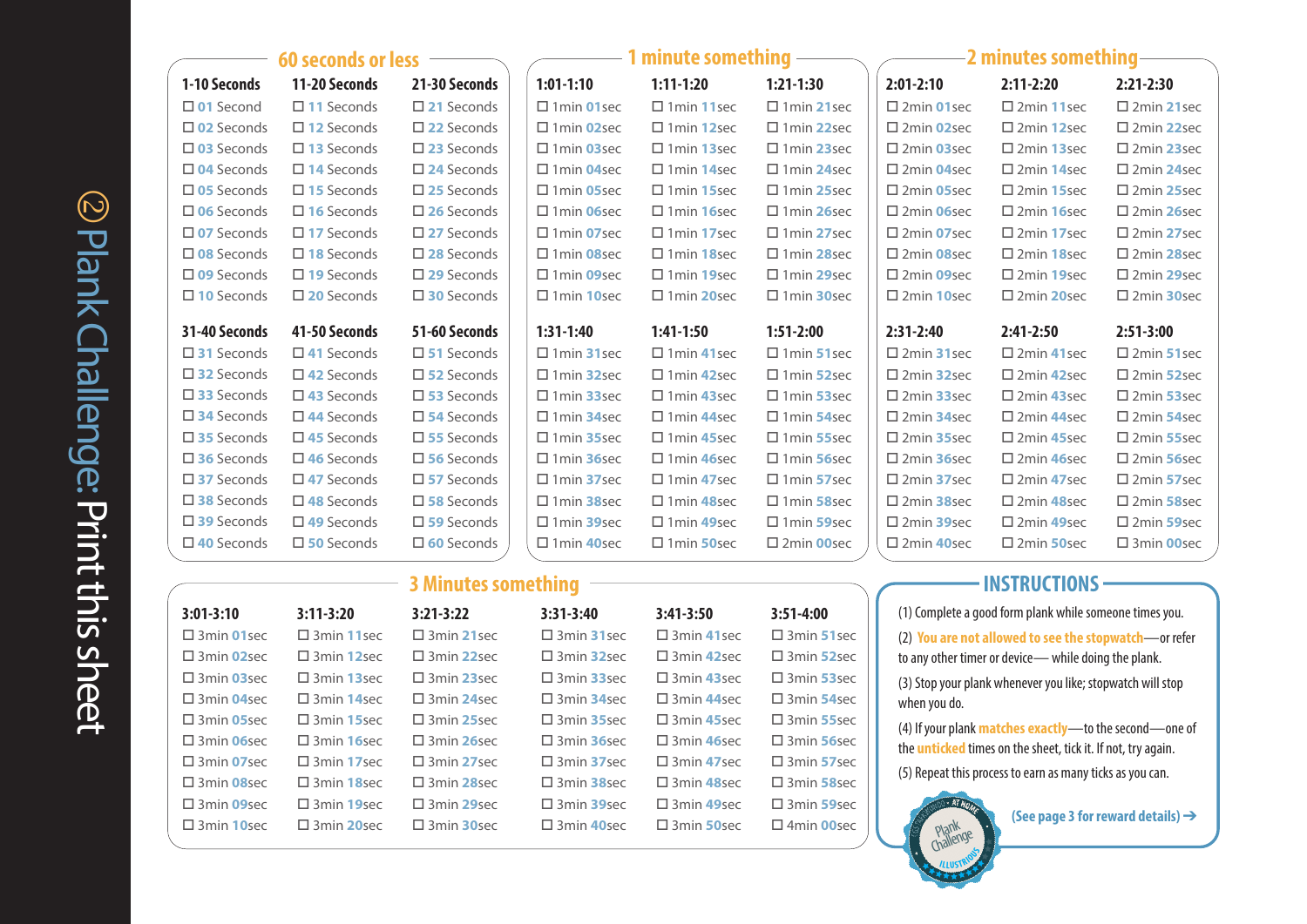### See your page at**cgstaekwondo.info**



### **How to upgrade the badge on your webpage**

**Count your ticks** on Page 2**.** Whenever you reach one of the milestones below, have a parent **email me** at **cgstaekwondo@gmail.com.**

All I need is your **name**, and the **title** of the badge you've just earned (eg. "**Harold Smith: Apprentice**"), I'll update your webpage, and the studio leaderboard.